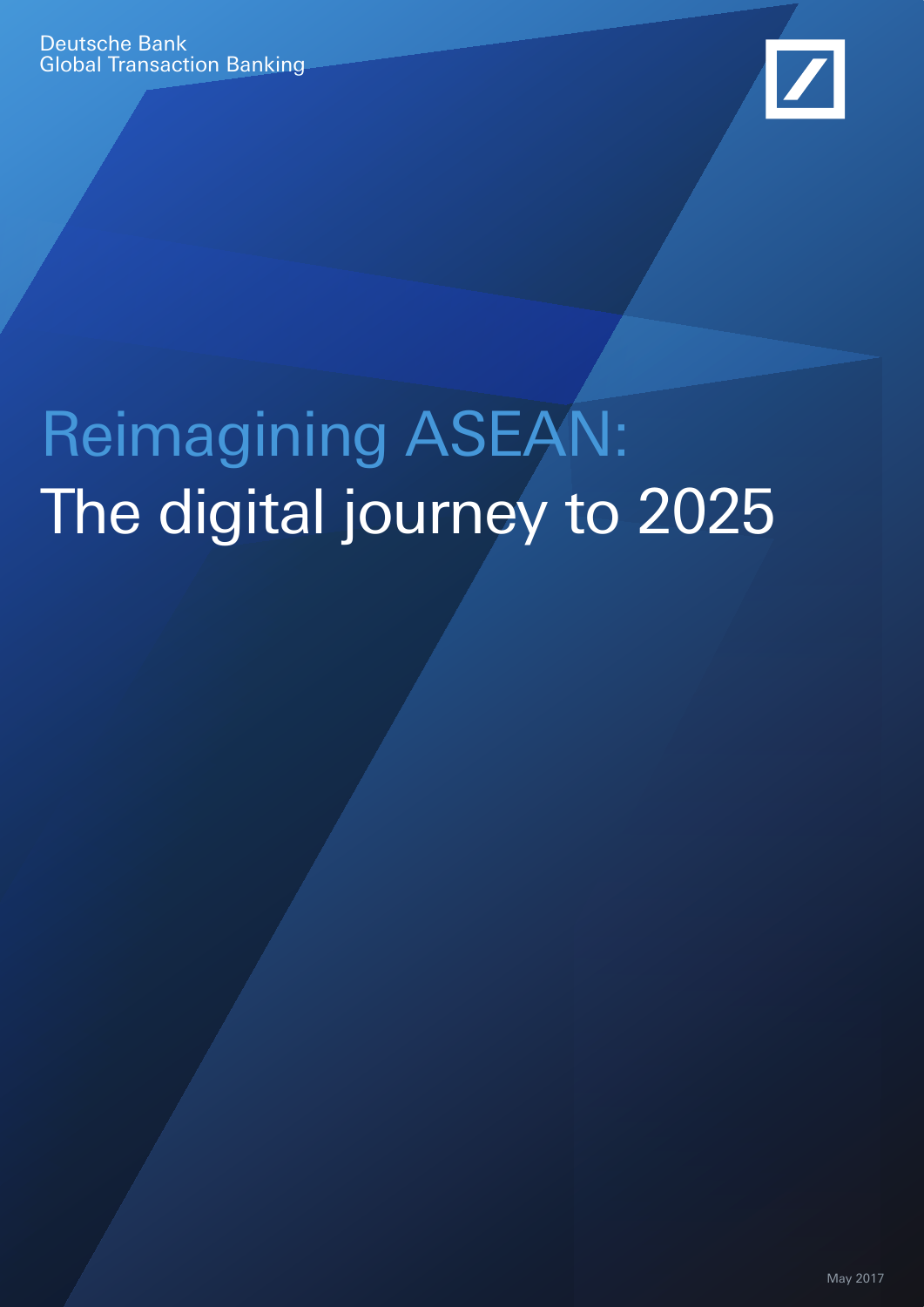## Reimagining ASEAN: The digital journey to 2025

Evolving digital technologies have the potential to transform industries, enrich lives and propel global progress. For ASEAN in particular, embracing digital technology could prove the key to a more dynamic, networked and innovative region by 2025 – driving new economic activities and realising the full potential of its young demographic. So what are the opportunities – and main barriers – to a globally recognised and digitised ASEAN? And is there a chance that greater digitalisation could backfire?



The ASEAN Economic Community (AEC) is the biggest single economic policy initiative for its members in Southeast Asia. With the 2015 deadline passed, ASEAN member states have agreed a blueprint to complete the programme by 2025. Much of the new framework takes its lead from the 2015 goals – with emphasis on creating a more cohesive, competitive, and inclusive ASEAN. However, there is one key difference between the two blueprints: the 2025 AEC vision has placed significantly greater emphasis on the need for ASEAN countries to embrace evolving digital technology – aligning the initiative with ASEAN's Information and Communication Technology Masterplan 2020 and the Master Plan on ASEAN Connectivity 2025.

With several crucial initiatives depending on the implementation of digital channels, we must ask and answer a number of questions: how far has ASEAN come on its digital journey to date? Is digital technology becoming more readily available in the region? Is it gaining traction? And how is it contributing to the various ASEAN goals? What roadblocks stand in the way of a more-digitalised ASEAN economy – and how can they be removed? Do greater levels of digitalisation pose any risk that might need attention? The responses to these questions will help to establish our starting point on the journey to 2025. After all, as Varun Mittal, Head of Partnerships at Singapore Fintech Association, points out; "The goals for technology, including financial technology, are not visible. Nor are they time-bound or easily measurable. So how do we monitor whether we are on track?"

## Embracing digital technology: Where is ASEAN now?

Digital technology (notably mobile internet, cloud technology, the Internet of Things (or IoT) blockchain and Distributed Ledger Technology (or DLT) and Big Data and its advanced analysis) is transforming industries, enriching lives, and boosting economic potential and progress across the world. ASEAN is no different.

"Digital technology offers a means by which the AEC can move closer to its overarching vision of a more integrated, prosperous and competitive ASEAN by 2025," affirms Denis Hew, Director of APEC's Policy Support Unit, an institution that has devoted much energy to exploring the impact of technological innovation on economic growth.

It's indubitable that evolving digital technology could boost ASEAN to new levels of economic development. The successful implementation of a radical digital agenda is estimated to be able to add USD1 trillion to the region's GDP over ten years, and help ASEAN leap to the forefront of global competitiveness as a world-leading digital hub.1

<sup>1</sup> AT Kearney, 'The ASEAN Digital Revolution', p.12 - https://www.atkearney.com/innovation/asean-innovation/asean-digital-revolution.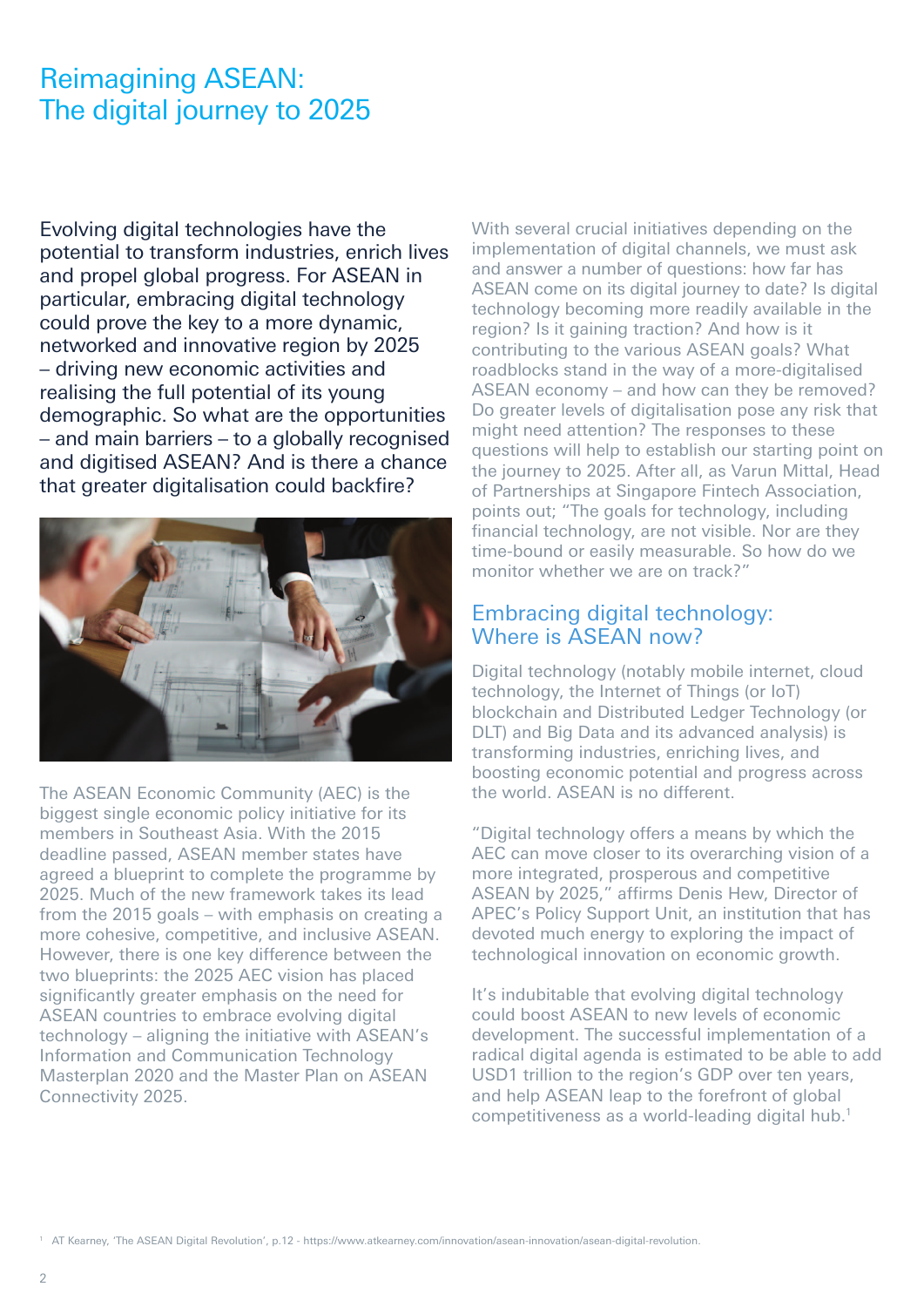The AEC 2025 Consolidated Strategic Action Plan ("the Plan") includes a number of strategic measures that harmonise with the ASEAN ICT Masterplan 2020 and the ASEAN Telecommunications and IT Ministers Meetings. In particular, the Plan has a specific section on cross-border e-commerce transactions that includes measures such as establishing online dispute resolution systems, studying suitable mechanisms for the authentication of electronic signatures and trade documents, and promoting cybersecurity, regional data protection and privacy principles.

The ASEAN ICT Masterplan 2020 ("AIM 2020") seeks to propel ASEAN towards a digitallyenabled economy that is secure, sustainable and transformative, and to cultivate an innovative, inclusive and integrated ASEAN community. It consists of seven areas with clear action points and targeted projects, including promoting digital trade in ASEAN, addressing emerging or growing digital divides, supporting IPv6 adoption, establishing a model cloud-computing platform for use by private and public sectors, and encouraging human capital development. While AIM 2020 is for the period up to 2020, a number of action items have been extended to a 2025 deadline by the AEC Consolidated Strategic Action Plan.

## The Master Plan on ASEAN Connectivity 2025

("MPAC 2025") seeks to foster an integrated ASEAN community by forging physical, institutional and peer-to-peer communication channels. In order to achieve this, it focuses on five strategic areas – including digital innovation, seamless logistics and people mobility.

The common emphasis on digitalisation, application, inclusiveness and relevance for ASEAN citizens is clear.

ASEAN is gradually moving towards a digitallyenabled economy, and there are five clear tools with which to achieve this. These are:

- 1. a greater sense of financial inclusiveness and literacy to prepare citizens for the future;
- 2. measures to realise the under-tapped potential of e-commerce;
- 3. initiatives to expand digital trade and regionalisation;
- 4. efforts to encourage fintech and ICT as new growth sectors; and
- 5. initiatives to enhance ASEAN's attractiveness as a destination for ICT-related Foreign Direct Investment (FDI). Their brief snapshots are below:
- Promoting financial inclusiveness and literacy of ASEAN citizens 1

Digital technology is driving inclusivity among all citizens with access to a smart device. The World Bank estimates that 73-80% of people in Indonesia, Philippines and Vietnam, and about 30% in Malaysia and Thailand, have no banking relationships at present.<sup>2</sup> Access to digital finance, especially mobile financial services and cost effective remittances, is revolutionising this – transforming the economic prospects of millions of people.

In a number of ASEAN economies, initial hurdles related to regulations on fintech remittance service providers have now been overcome. This, in turn, has allowed fintechs in these economies to serve consumers with the latest technology and, in doing so, foster greater financial inclusiveness. For example, in the Philippines,  $COMS.PH<sup>3</sup>$  is a central-bankregulated fintech that allows peer-to-peer blockchain-based remittances using mobile smart devices. In Vietnam, meanwhile, the Bitcoin Vietnam Foundation – a private sector initiative – is gaining positive visibility with authorities in its bid to promote greater awareness of bitcoin as another viable peer-topeer payment system.

<sup>2</sup> Deloitte, 'The Digital Economy'; https://www2.deloitte.com/content/dam/Deloitte/sg/Documents/about-deloitte/sea-about-aec-digital-economy-free-flow-of-data-2016.pdf

<sup>&</sup>lt;sup>3</sup> https://coins.ph/about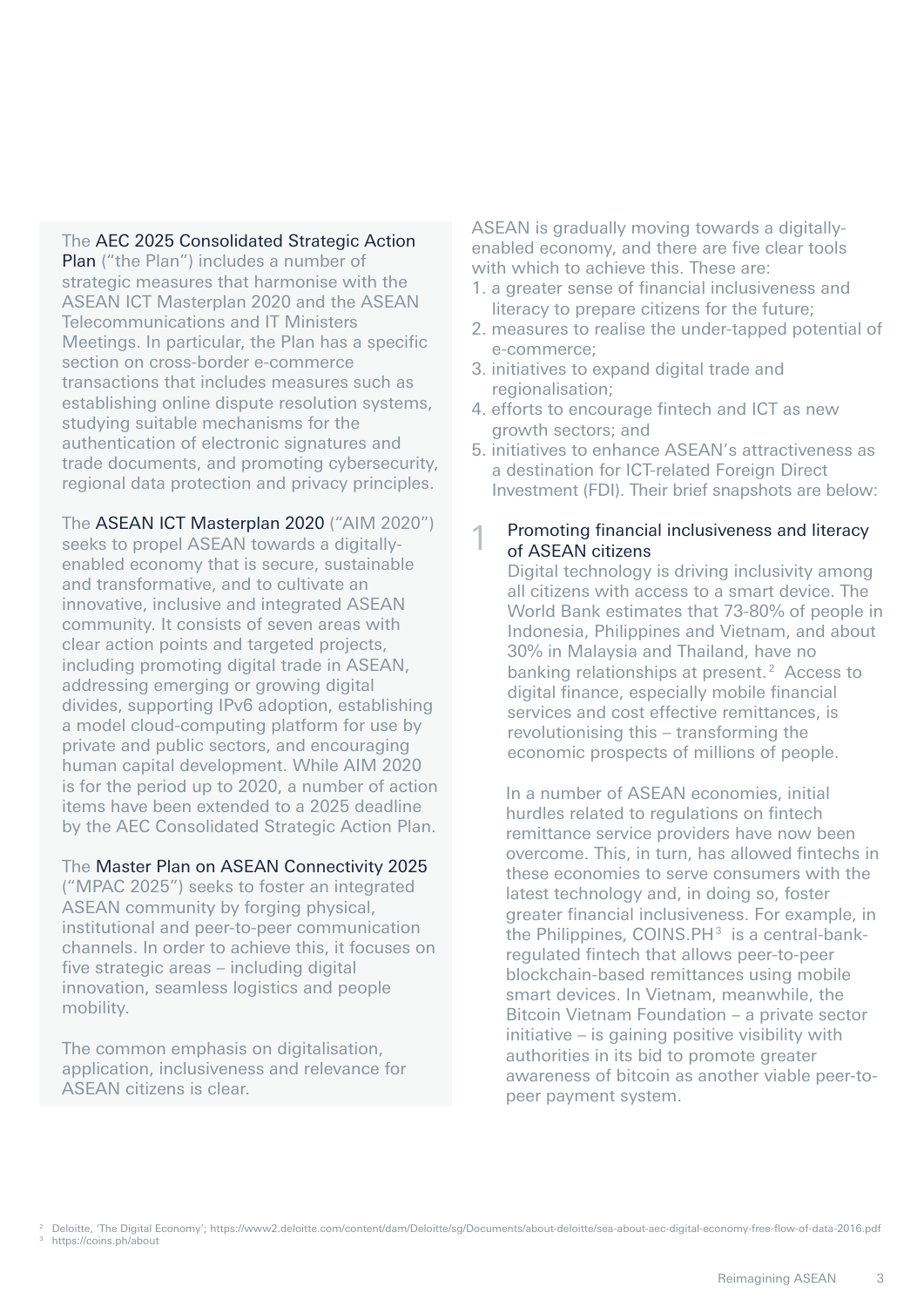#### Delivering on the under-tapped potential of global e-commerce 2

As the AEC noted in its 2025 blueprint, e-commerce plays a key role in facilitating both cross-border trade and foreign investment. 4 With the right digital infrastructure in place, a far greater proportion of ASEAN's 630 million people will be able to engage in commerce across the region – and the wider world – at the click of a button. The rise of e-commerce will also facilitate growth in allied industries. such as infrastructure, logistics, financing and payments.

The power of this evolving industry should not be underestimated. Research undertaken by the University of Southern California (covering a number of economies, including those in the ASEAN 6) highlighted that between 60-80% of exporters utilising e-commerce survive their first year in business, compared to their digitally-reluctant counterparts which have just a 30-50% chance. 5

This is a message that looks to be sinking in across the ASEAN region, as evidenced by the rise of regional e-commerce platforms such as Lazada $6$  and Alibaba's trade platform<sup>7</sup> across Malaysia, Thailand and Indonesia, which can enable ASEAN to deliver on the potential of regional and global e-commerce.

#### Delivering on increased digital trade and regionalisation 3

Thirdly, technology is facilitating the development of ever-more digitally connected supply chains in ASEAN – working towards its goal to promote digital trade and increase business competitiveness. For example, around the start of 2018, Singapore is expected to launch its National Trade Platform (NTP) – a digital trade platform that will connect shippers to customs, logistics, warehouses, manufacturers and financial services with



digital documents and big-data analytics. The benefits can be further amplified via complementary legal reforms – to provide clarity and support for using electronic trade documents like e-bills of lading – and by connecting NTP to other economies in the future. The economic benefits are clear.

#### Encourage fintechs and ICT as new growth sectors  $\sqrt{2}$

Greater digitalisation, together with financialand technological-literacy, is also enabling service-sector entrepreneurship across ASEAN, as exemplified by companies such as *Gojek* in Indonesia or crowdfunding fintechs like *Crowdo* in Malaysia. Large and active communities of bitcoin, blockchain and fintech participants are exchanging ideas and information on new growth potentials, while ASEAN regulators like those in Singapore and Malaysia have launched "regulatory sandboxes" for fintechs to better prepare themselves. With ICT development strategies

<sup>4</sup> ASEAN Economic Community Blueprint 2025 p.24. - http://www.asean.org/storage/2016/03/AECBP\_2025r\_FINAL.pdf.

<sup>5</sup> University of Southern California; 'Cross Border E-commerce is the next Big Thing for MSME's' Article material\Digitisation\USC Marshall-ABAC 2015 - MSMEs in Cross-Border E-Commerce in APEC (003).pdf,

<sup>6</sup> http://asia.nikkei.com/Business/Companies/Lazada-Indonesia-aligns-business-model-with-Alibaba

<sup>7</sup> Examples include: http://www.scmp.com/business/companies/article/2081154/alibaba-launches-malaysian-hub-electronic-world-trade-platform; http://www.businesswire.com/news/home/20161208005584/en/Thailand-Alibaba-Group-Sign-Agreement-Thai-SMEs;

http://www.chinadaily.com.cn/business/2017-04/13/content\_28904125.htm;

http://asia.nikkei.com/Business/AC/Alipay-operator-Ant-Financial-enters-Indonesian-market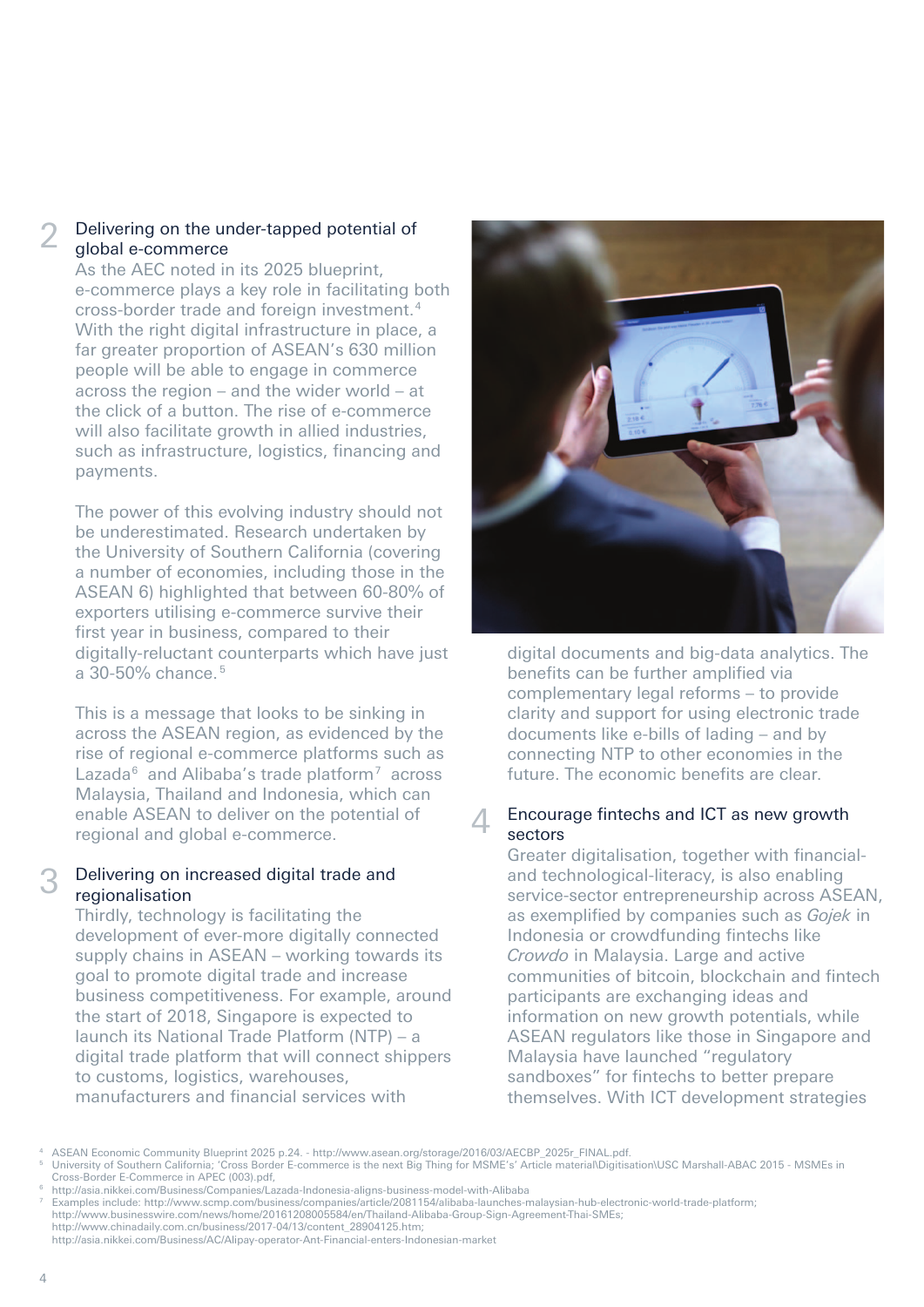being pursued in various ASEAN countries, one eventual pay-off could be fintech training and education; software, cloud and IoT computing; hardware and infrastructure becoming sectors that propel ASEAN's next wave of prosperity.

#### Enhance ASEAN's attractiveness 5

Finally, by investing in digitisation, ASEAN can make itself a more attractive destination for foreign investment, including in the field of ICT. In a poll of investors across 15 countries including Indonesia, Thailand, and Vietnam, 65% favoured locations where governments have invested, or enabled investment, in internet and mobile infrastructure. 8

## ASEAN's trajectory

Indeed, ASEAN, blessed with a young, dynamic population (around 40% of its citizens are under 30), is making rapid digital progress over the past decade.<sup>9</sup>

If ASEAN were a single economy, it would rank third globally in terms of the number of mobile users (behind China and India), and fourth globally in terms of the number of internet users (behind China, India and the US).10

In addition to country-level progress, ASEAN's members are also making early headway globally – Singapore's digitalisation trajectory puts it at the top of the World Economic Forum's 2016 Network Readiness Index (which assesses the factors, policies and institutions that enable a country to fully leverage ICT for increased competitiveness and well-being). In particular, Singapore was commended for its Smart Nation Programme and "strong government commitment to the digital agenda".11 However, it is not alone. Other ASEAN nations are also actively taking concrete steps to progress in their digitalisation efforts (see sidebox on page 6). In 2017, Vietnam reaffirmed its vision – which will be backed by government policy and

infrastructure – to become a cashless economy and to significantly improve electronic payment methods by 2020.

"While it's a hugely ambitious aim given the current cash habits, it's a clear sign of Vietnam's dedication to improving electronic payment methods and drive e-commerce adoption," says Jens Ruebbert at Deutsche Bank in Vietnam. "We are already seeing increased numbers of bank accounts, card payments and ATMs in Vietnam. This move will aid increased financial inclusion and, at the same time, drive costs down and increase efficiency for businesses."

Like elsewhere in ASEAN, Singapore and Malaysia have established a number of programmes to ensure that new technology is applied effectively: specifically to help local technology businesses turn their innovative ideas into reality – including government-aided equity financing, cash grants, business incubators, debt financing, and tax incentives.

Yet while much is being done to further the digital agenda, there are still significant gaps to be addressed and ASEAN can do much more as a region to create a new environment in which homegrown innovation can flourish and regionalise. For example, Indonesia and Vietnam – two of ASEAN's most populous economies with young demographics – still lack effective regulations to protect intellectual property and support digital entrepreneurs.

Despite the progress and steps in the right direction, ASEAN as a whole still has a way to go before it can be considered an "advanced digital region". In the WEF index, Malaysia was the only other ASEAN country besides Singapore to be placed in the top 40 (see figure on page 6). Clearly, there remains significant disparity between ASEAN countries in terms of the maturity of their digital frameworks.<sup>12</sup>

<sup>&</sup>lt;sup>8</sup> Deloitte, 'The Digital Economy'; https://www2.deloitte.com/content/dam/Deloitte/sg/Documents/about-deloitte/sea-about-aec-digital-economy-free-flow-of-data-2016.pdf.<br><sup>9</sup> AT Kearney, 'The ASEAN Digital Revolution', p.6;

<sup>10</sup> Deloitte, the Digital Economy; https://www2.deloitte.com/content/dam/Deloitte/sg/Documents/about-deloitte/sea-about-aec-digital-economy-free-flow-of-data-2016.pdf <sup>11</sup> http://reports.weforum.org/global-information-technology-report-2016/economies/#economy=SGP.

<sup>&</sup>lt;sup>12</sup> World Economic Forum, "Global Information Technology Report 2016 – Innovating in the Digital Economy"; http://reports.weforum.org/global-information-technologyreport-2016/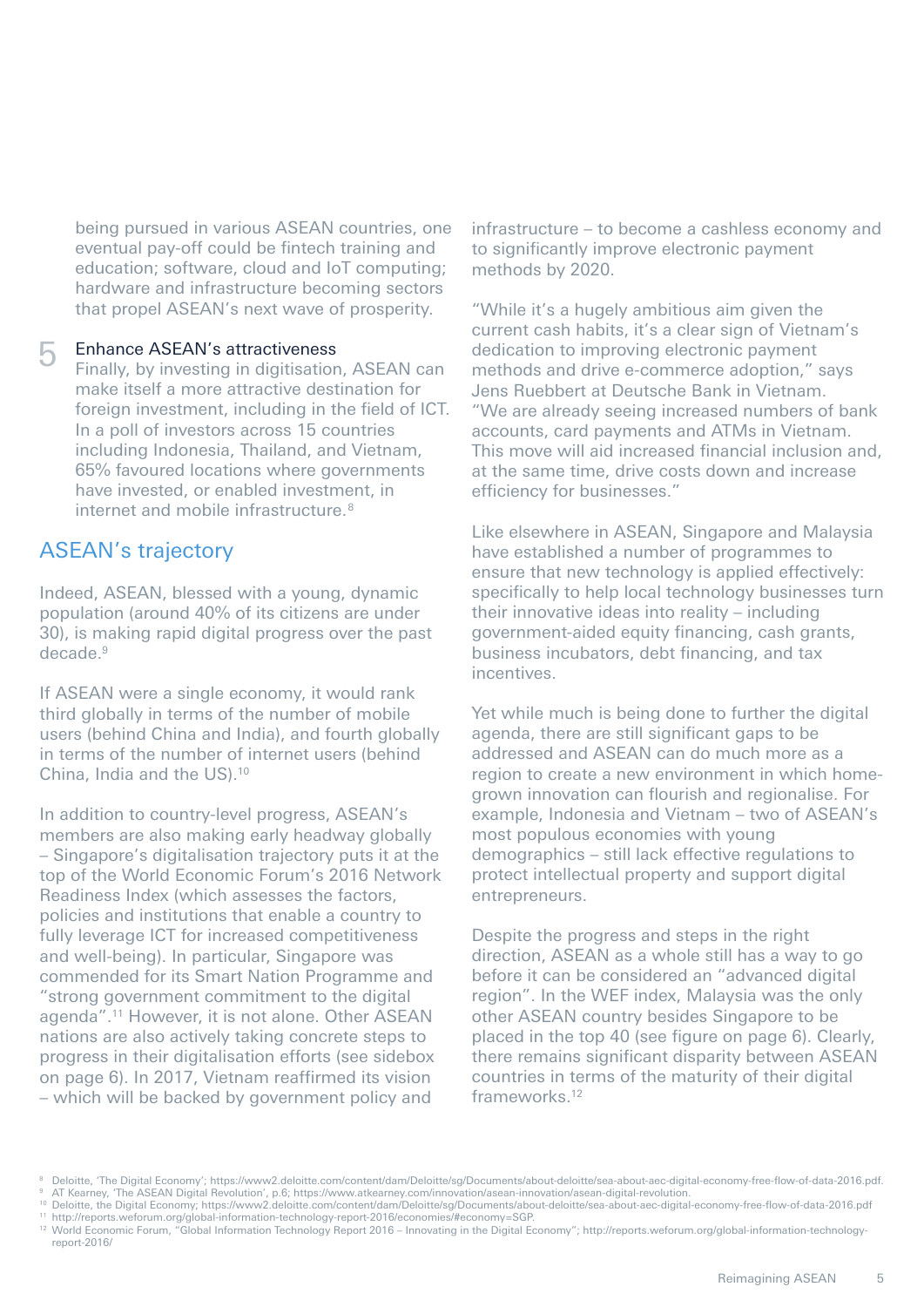## Select Digitalisation initiatives across ASEAN

- Singapore's Smart Nation Initiative: Launched at the end of 2014, this initiative - intended to "use technology to improve lives, create economic opportunity, and build societal connectedness on top of digital connectivity" involves a national agency and dedicated platform for coordinating efforts; a government commitment to spend 1% of its GDP on technological research and development; and "living laboratory" spaces for developing prototypes and pilot new solutions.
- Thailand Digital Policy: Thailand's vision is to "maximise the use of digital technologies in all socio-economic fields; develop infrastructure, innovation, data and human capital; and drive the country towards wealth, stability, and sustainability." This will be achieved through specific 1.5-20 year goals, from fostering startups to building Smart Cities.
- Philippines' ICT initiatives and National Broadband Plan: The Philippines is currently finalising a plan to provide "open; pervasive;

inclusive; affordable; and trusted" internet access for all within the next decade.

- Malaysian Industry-Government Group for High Technology: MIGHT serves as a "key interlocutor" between hi-tech organisations, addresses the effects of globalisation and trade liberalisation, and nurtures hi-tech industries with "catalytic intervention programmes".
- FinTech Association of Indonesia: Started in 2015, this policy research institute aims to promote financial technology both within Indonesia and by connecting to other international institutions. It partners with the central bank and other government agencies and holds various events and festivals to stimulate the national fintech ecosystem.
- State Bank of Vietnam Steering Committee on FinTech: Implemented in 2017, the Steering Committee brings together the State Bank, representatives from departments within the central bank, and the National Payment Corporation of Vietnam to encourage the development of fintechs.

## World Economic Forum's 2016 Network Readiness Index Rankings



6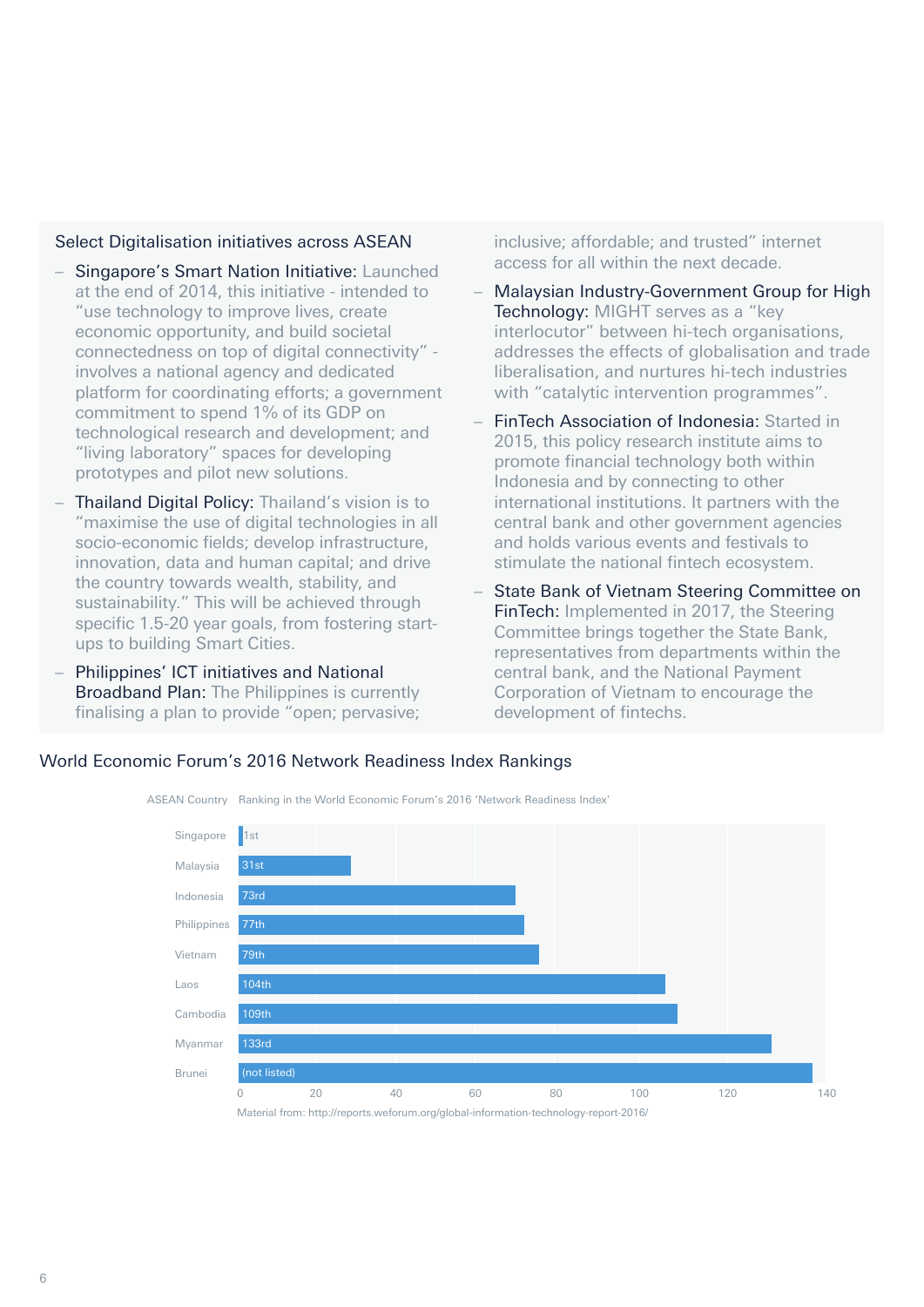## So, what is the future for ASEAN's digitalisation and ICT activities?

There is no doubt that ASEAN's digitalisation efforts have had a vigorous start across various sectors and member economies. What does the future hold – will these efforts be flashes in the pan, or can they be sustained to yield tangible measurable outcomes?

To paraphrase Dr JC Parrenas, Coordinator of APEC's Asia Pacific Financial Forum (APFF) in his introduction of the ABAC-APFF-ADB Financial Technology Workshop to be held in July 2017, the rapid evolution of technology and new business models is presenting policymakers, regulators and the private sector with critical challenges.

These challenges include ensuring equitable access to the benefits of ICT, appropriate legal and regulatory frameworks for areas such as customs, digital trade and e-commerce, cross-border data flow, intellectual property, privacy and cybersecurity, and many others.

Dr Parrenas observed that the development and application of technology in Asia is uneven and concentrated in certain fields such as payments and peer-to-peer lending. He also noted that emerging markets hoping to leapfrog their way to modernisation will benefit from these innovations, but must adequately address new risks and concerns.

The evolution, growth and adoption of ICT in ASEAN will continue. To ensure sustainable, robust and resilient growth, ASEAN's journey towards comprehensive digitalisation in 2025 will need to include some of the following milestones:

Delivering on the business case for investing in internet and broadband infrastructure Southeast Asia may be the world's fastest growing internet region, but there is still a long 1



way to go before internet access becomes universally accessible, fast and affordable. In fact, 67% of the ASEAN population still live without access to basic internet services, and connection speed lags behind global averages (with the exception only of Singapore and Thailand).13 So, as ASEAN economies speed towards greater digitisation, they must be wary of the risks of a growing digital divide.

To mitigate this risk, ASEAN governments – and the private sector – need to improve the business case for investing in internet and broadband infrastructure, including skills and knowledge. Communicating how each member's ICT and digitalisation initiatives fit into the ASEAN ICT and Connectivity masterplans – broadband deployment to ASEAN priority locations and the developments of IPv6 for example – would facilitate clearer views of overall progress amidst reports of

<sup>13</sup> AT Kearney, The ASEAN Digital Revolution, p.30. https://www.atkearney.com/innovation/asean-innovation/asean-digital-revolution.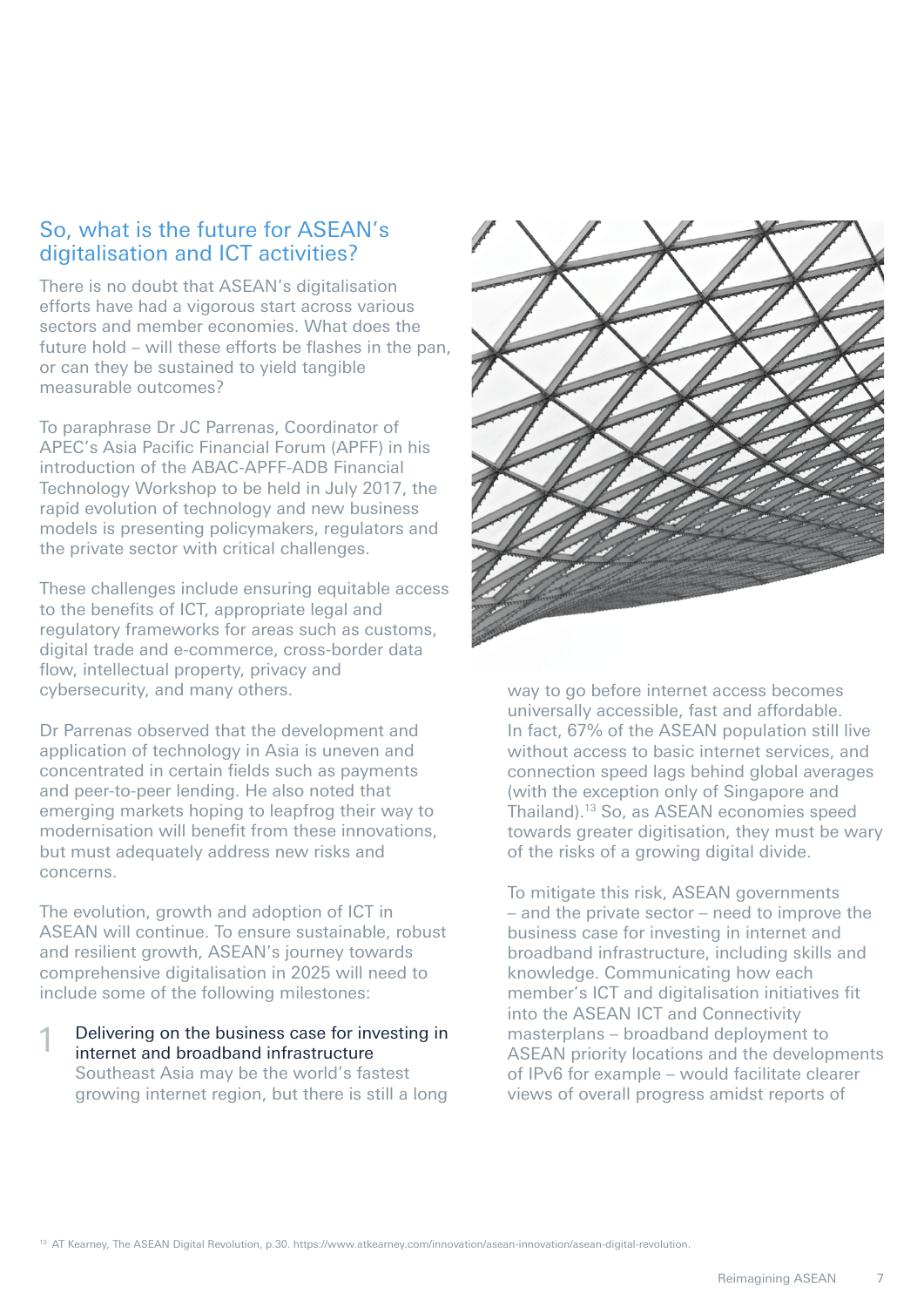licensing delays, ambiguous rules, and sub-optimal allocation of limited spectrum by national governments in the region (typically 20-30% lower than in developed economies).<sup>14</sup>

#### Addressing the lack of trust that can hinder the uptake of digital services 2

There remains much apprehension in ASEAN when it comes to cyber risks around online transactions. A survey conducted by GSMA Intelligence revealed that 89% of Malaysians and 79% of Indonesians have concerns about sharing personal information on the Internet or via mobile devices which can be required for e-commerce transactions.15

In the private sector, concerns centre on consumer data breaches and effectiveness of cross-border enforcement of cybercrimes; including cyber financial crime, market manipulation, business disruption and the theft of intellectual property. Concerns can also emerge on the use of Big Data to perpetuate un-equitable competitive practices and the lack of effective oversight of uses of data.

One obvious means by which to allay such apprehension is by ensuring that effective and clear regulations and co-operations are in place to protect data privacy and to tackle both domestic and cross-border cybercrimes. In this regard, significant progress has already been made: for example, Malaysia, the Philippines and Singapore all now have a strong regulatory framework in place to enhance data security and protect data privacy. 2-Factor Authentication as part of financial industry's cybersecurity standard is practiced across ASEAN, albeit in different ways that can be further optimised. Data localisation measures, requiring companies to store and process data on servers physically located within national borders, have also been advocated in some ASEAN economies as a means of helping to

keep data safe and protect personal privacy. However, while these measures may enhance data sovereignty, the effectiveness of such localisation safeguards are as yet unproven and could still introduce new and significant issues. Data flows with the right privacy safeguards in place are needed to support cross-border economic activities, for example to share credit information to support the regionalisation of businesses, or for entrepreneurs to harness data from IoT devices to facilitate new service creation.

The APEC Cross-Border Privacy Rules (CBPR) system is one framework that ASEAN can look to as a positive template that could be replicated. This system requires participating businesses to develop and implement data privacy policies consistent with the APEC Privacy Framework. Policies and practises must be assessed as compliant with the minimum program requirements of the APEC framework, and are enforceable by law.

Mittal of the Singapore Fintech Association had cautioned that "the systemic risks need to be better understood, and new risks – like data leaks – better prepared for" in an environment of greater digitalisation – especially when it comes to financial services.

Indeed, Ambassador Michael Michalak, Senior Vice President of the US-ASEAN Business Council and a proponent of digitalisation in the region, has warned that without more considerations, such measures could "result in a slowing of technological innovation".

#### Forging facilitative cross-border e-commerce procedures and rules, digital trade and new payment players 3

When considering the growth of regional e-commerce, it is not just data privacy concerns that hamper growth and expansion –

<sup>14</sup> AT Kearney, The ASEAN Digital Revolution, p.23. https://www.atkearney.com/innovation/asean-innovation/asean-digital-revolution.

<sup>15</sup> AT Kearney, The ASEAN Digital Revolution, p.26. https://www.atkearney.com/innovation/asean-innovation/asean-digital-revolution.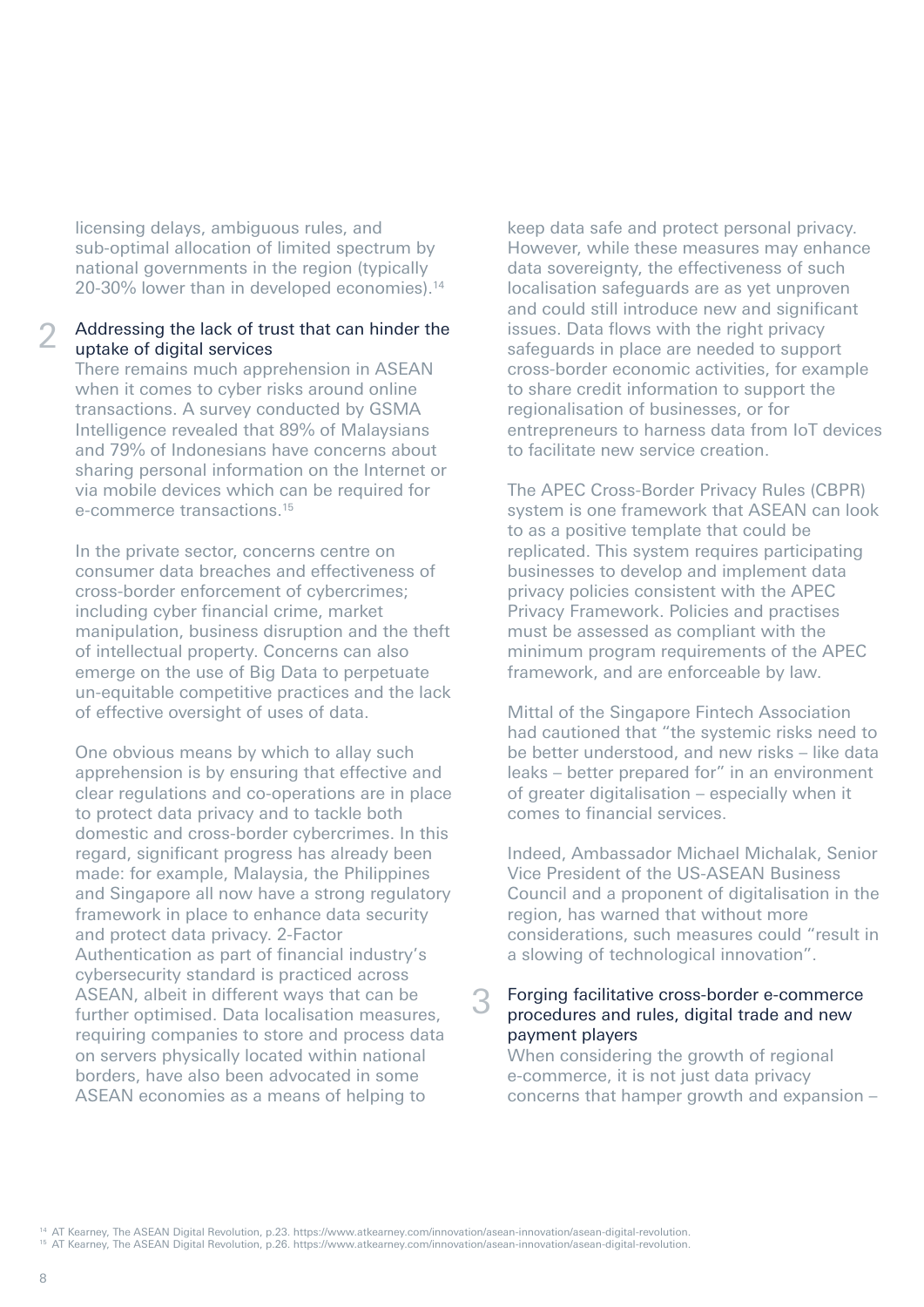paper-based customs procedures can be equally limitating.

E-commerce, and its close cousin mobile commerce, have given consumers the ability to make a purchase with a "single click". From a fulfilment angle, this changes the previous practice of aggregating orders and (infrequently) shipping large volumes of goods in numerous small orders.

The Asia Trade Centre reports that many e-commerce companies are shipping in small and frequent quantities (responsive fulfilment), but the customs paperwork and processing requirements for each shipment can be dauntingly similar to those for a 24-foot container – despite being multiplied many times over. Large shipments of goods with slow moving paperwork are easier to track to comply with illicit goods and trade-based money laundering requirements; in contrast, the velocity with which small, frequent orders are moved will need digital ways to effectively fulfil such compliance monitoring.

National Single Windows – like Singapore's NTP and the eventual build-out of ASEAN Single Window – will be essential to forging an environment conducive to digital trade and e-commerce. In this regard, Dr Locknie Hsu, Professor of Law, Singapore Management University, has proposed a "Whole of Trade Approach"<sup>16</sup> to address legal and regulatory priority gaps in the intersection between trade, finance and technology, in order to provide legal clarity and facilitate adoption.

#### Ensuring holistic responses to payments and financial services  $\perp$

The success of digital trade and e-commerce ultimately rely on payments. As observed by Dr Parrenas later in his ABAC-APFF-ADB Financial Technology Workshop introduction, the development of financial technology in the payments sector has caused a major shake-up across Asian markets, with non-banks now increasingly taking advantage of the considerable demand by offering innovative financial services far superior to previous payment technologies. Blockchain, distributed ledger technology, digital wallets, bitcoin, and tokens are all relatively new additions to payment methods.

As a result, regulators are revisiting "fundamental questions – including whether to move away from regulating types of institutions towards regulating types of activities; and what regulatory approach can best encourage innovation while enabling adequate risk management."

While a complete harmonisation of regulations across the ASEAN region is unnecessary – and according to Mittal, "challenging to achieve at a significant scale in the short term" – a regulatory map and consistent framework that allows a regulated fintech platform in one ASEAN jurisdiction to understand additional requirement needed to operate effectively in another, will be a great step forward.

Alexandra LeCompte, Director, Regional Sales for Cash Management and Lead for GTB's Asia Pacific Digital Council at Deutsche Bank, says: "Digitalisation is already resulting in our corporate clients reaching out to buyers and suppliers in increasingly remote locations – and we are adapting accordingly to help facilitate this. We are also working very closely with the region's fintechs. In particular, we are looking at the potential of innovative solutions such as distributed ledger technology to improve financial services in the region – especially cross-border. And at how big data and payments/collections analytics can help companies make better decisions."

<sup>16</sup> "The impacts of technology on the legal, financial services and global trade environment, and a framework to assess these cross-cutting issues", ABAC-APFF 2017 workshop Singapore; Professor Locknie Hsu, School of Law, Singapore Management University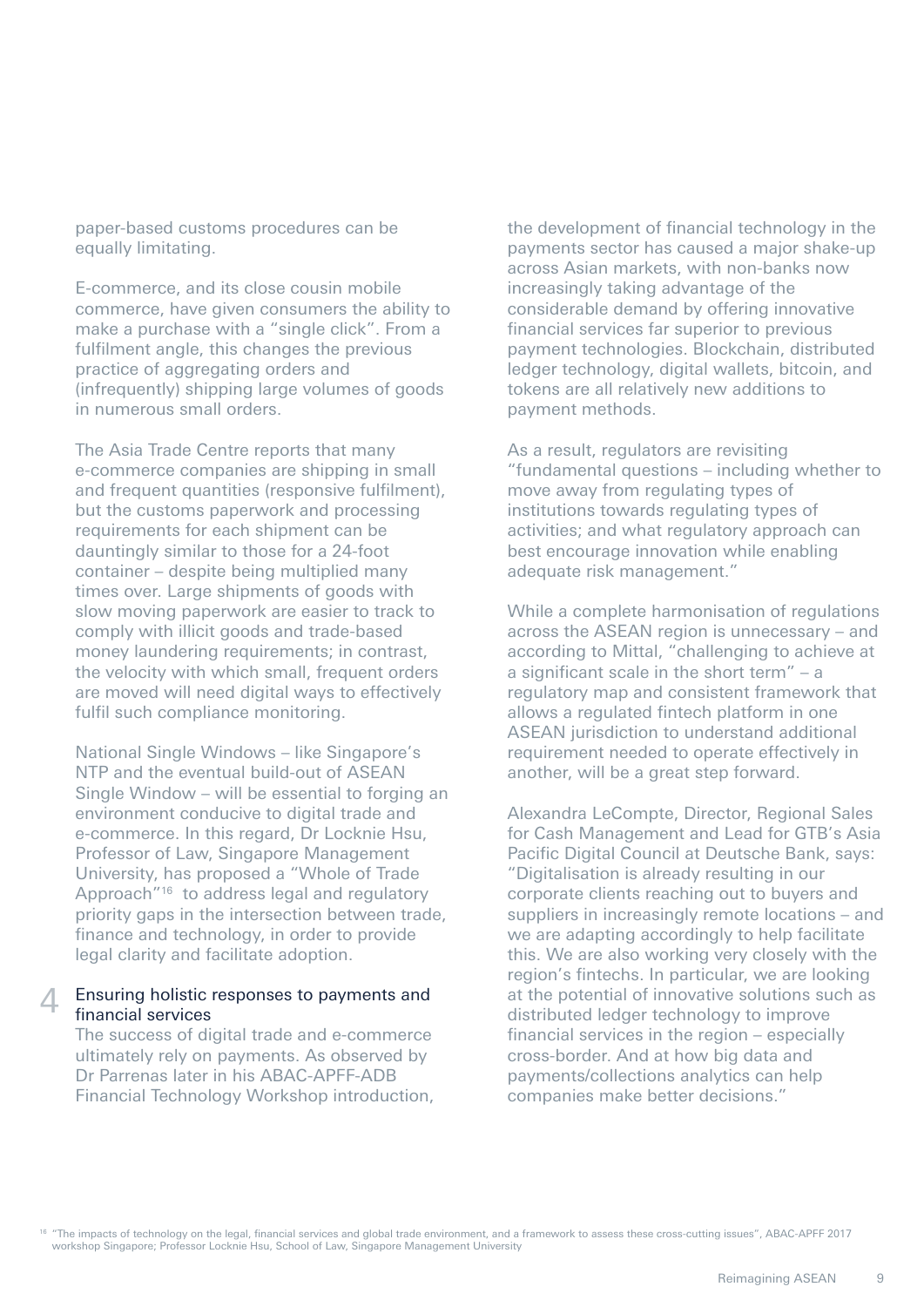## So what does the future hold?

Digitalisation is already taking hold in ASEAN, and it has comprehensive digitalisation masterplans in place to realise the potential of technology and to foster inclusive growth, investment, and innovation across the region in the run up to 2025.



As Ambassador Michael Michalak puts it, "the digital economy is the future". It doesn't matter if you are selling papers in the street, testing your soil acidity, or trying to pay 5,000 staff – if harnessed effectively, digital technology provides benefits for all $"$ 

However, if this opportunity is to be realised, digitalisation must be positioned as a pillar central to the AEC vision of a single economic market. It can bring a huge number of opportunities but, in an environment where everyone is trying to seize them, it can also be seen as a competitive threat and lead to divisive outcomes.

To ensure that the benefits of digitalisation can be recognised as a catalyst for inclusiveness, equality, and a sustainable momentum that goes well

beyond 2025, clarity around how each ASEAN nation's digitalisation strategies link into AEC 2025, AIM 2020 and MPAC 2025, and around progress, is crucial.

Covering all the key matters in ICT and digitalisation in one feature would result in a weighty tome. Instead, we leave a number of questions on the table for further deliberation and dialogue.

How does the industry envisage ASEAN digitalisation by 2025? Can digitalisation equip ASEAN economies to leapfrog some economic developmental steps, and how? Or, is digitalisation likely to result in more protectionist policies? What could be ASEAN's set of globally competitive advantages in digital trade, e-commerce, payments, innovation and people? How can large inhibitors like cybersecurity, data and privacy concerns, intellectual property and cross-border enforcement be effectively addressed by 2025? How achievable is it for ASEAN fintech platforms and regional Cloud platforms to start operating across ASEAN by 2025? What are the legal and regulatory reforms that will be needed to ensure legal clarity and sustainability for this huge undertaking? And most importantly, how should we measure the success of all these efforts in 2025?

We hope to address as many of these questions as possible in the series of ASEAN special reports in the rest of 2017. Watch this space!

Contact:

Boon Hiong Chan Reimagining ASEAN lead boon-hiong.chan@db.com